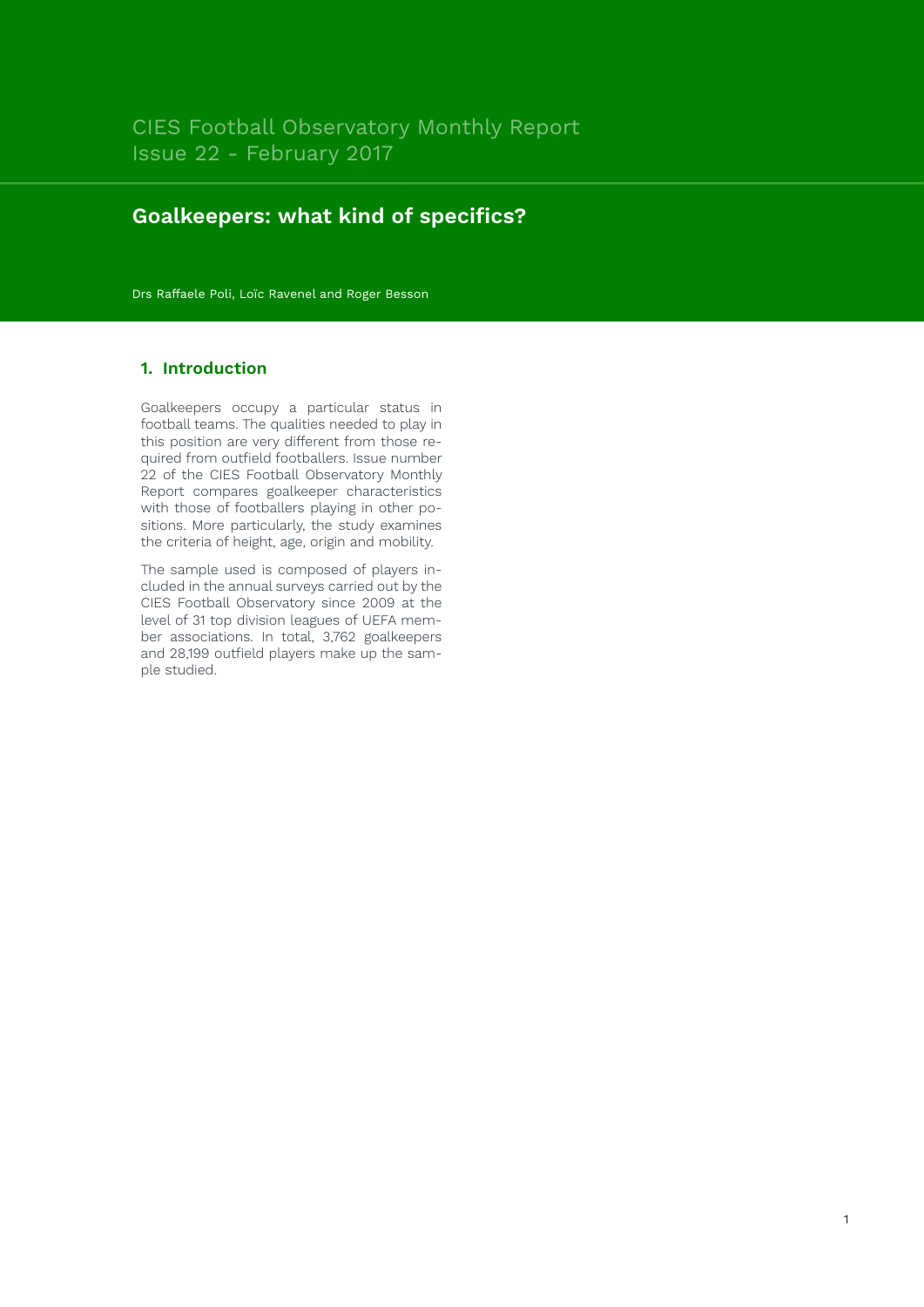

#### **2. Height: taller and taller**

The analysis of the height of footballers having played between 2009 and 2016 in the 31 top division championships surveyed shows considerable differences according to position. Goalkeepers have by far the greatest value in terms of height: 188.8cm. At the other extreme, midfielders "only" measure 179.1cm.

What is more, although the average height of defenders, midfielders and forwards remains stable, that of goalkeepers is on the increase: from 188.5cm in 2009 to 189.1cm in 2016. If this trend continues, we are likely to see less and less goalkeepers under 190 cm in elite football.



Goalkeepers' height varies notably according to league. Between 2009 and 2016, no other championship regrouped goalkeepers as tall as those of the English Premier League: 191.2 cm on average. At the other end of the scale, in the Israeli top division, the goalkeepers "only" measured 186.5cm. Similarly, the goalies of the Spanish Liga and the French Ligue 1 are on average 4 and 5 centimetres shorter than the keepers in the English Premier League and the German Bundesliga.

**Figure 2: Average height of goalkeepers, 31 top division European leagues (2009-2016)**

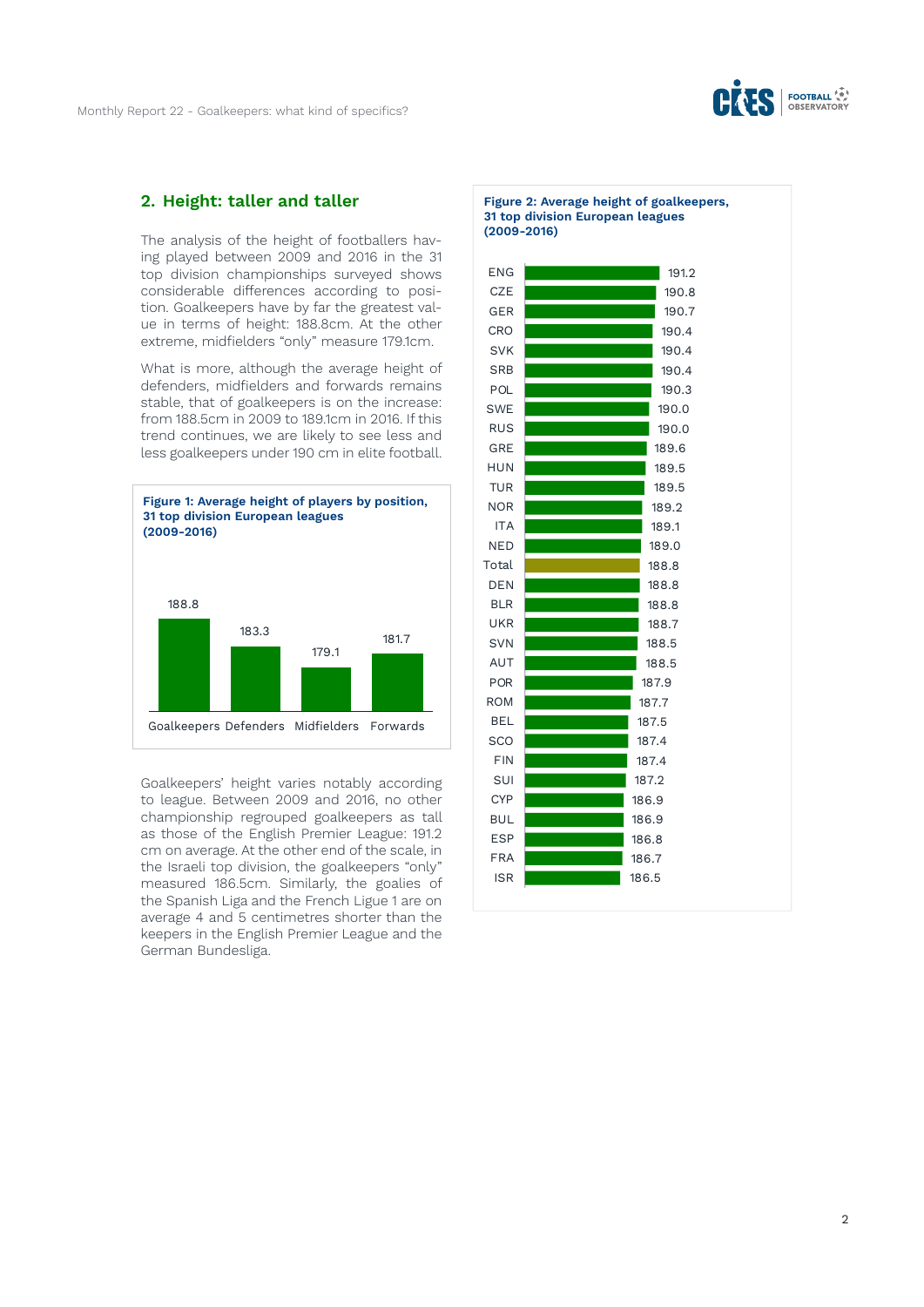

#### **3. Age: the importance of experience**

Age is also a criterion that allows us to differentiate goalkeepers from outfielders. Within teams, on average, the youngest players are most likely to be found among forwards. On the other hand, goalkeepers are the oldest. This gap is explained both by the different physical requirements for each position and the importance of the criterion of experience in order to be an excellent goalkeeper.

The differences are even more marked if we take into account the time spent on the pitch. For all positions, the average age on the pitch is greater than that measured at squad level. However, the greatest gap was recorded for goalkeepers. This finding harks back to the biggest differential in terms of playing time in favour of the older footballers among goalkeepers than for outfield positions.



Goalkeepers' age varies considerably according to league. Between 2009 and 2016, the championship that comprised the youngest goalkeepers is the Croatian top division with an average age of 24.3 years. The values measured in England (29.1 years) and in Italy (29.0 years) are clearly higher. Though Croatian clubs do not hesitate to place their trust in young goalkeepers, the wealthier English and Italian teams are much more reticent in doing so.

**Figure 4: Average age of goalkeepers, 31 top division European leagues (2009-2016)**

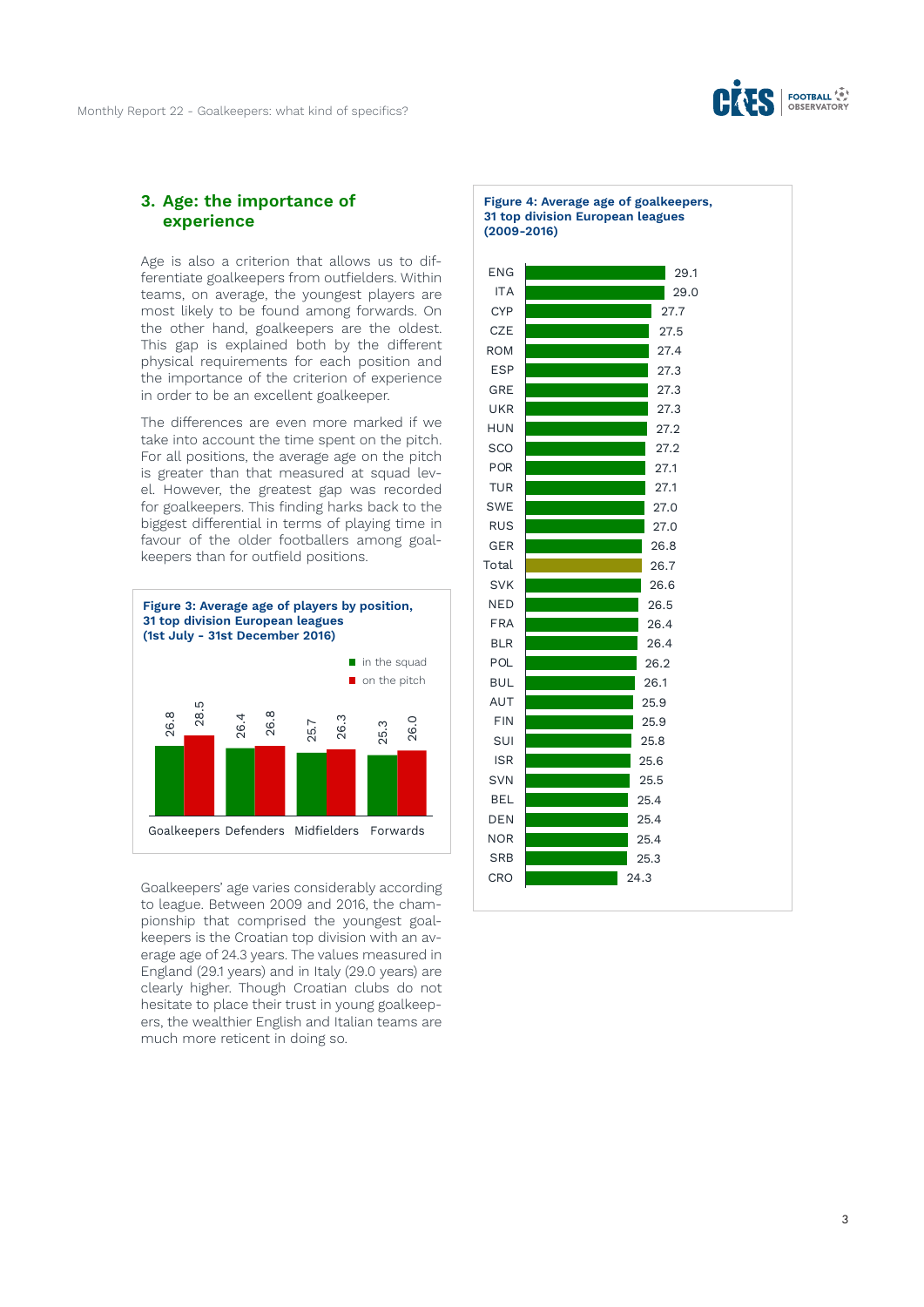

#### **4. Origin: a less international market**

Goalkeepers also differentiate themselves from outfield footballers by their origin. For example, while the percentage of expatriates among forwards is close to 50 %, this value is only 26% for goalkeepers. The percentage of expatriate players is also much higher among defenders and midfielders than among goalies.

The differences in the percentage of expatriates diminish when playing time is taken into account. Between the 1st of July and the 31st of December 2016, expatriates played 33.2% of minutes among goalkeepers. This value is only about 5% below the level observed for defenders and midfielders. Less numerous, expatriate goalkeepers generally enjoy a greater amount of time on the pitch than expatriates playing in other positions.



The temporal analysis confirms the particularity of the labour market for goalkeepers from the point of view of internationality. Between 2009 and 2016, the percentage of expatriate goalkeepers has remained stable. Inversely, the proportion of expatriates has risen for all the other positions: from +3.2% among midfielders to +6.6% for forwards.

The percentage of expatriate goalkeepers in squads varies greatly according to league. In two championships, the value measured between 2009 and 2016 is over 50%: England (62.1%) and Cyprus (56.1%). At the other end of the scale, less than 10% of goalkeepers in the squads of top division teams from Croatia and Ukraine were imported from abroad.





#### **Figure 7: % of expatriate players among goalkeepers, 31 top division European leagues (2009-2016)**

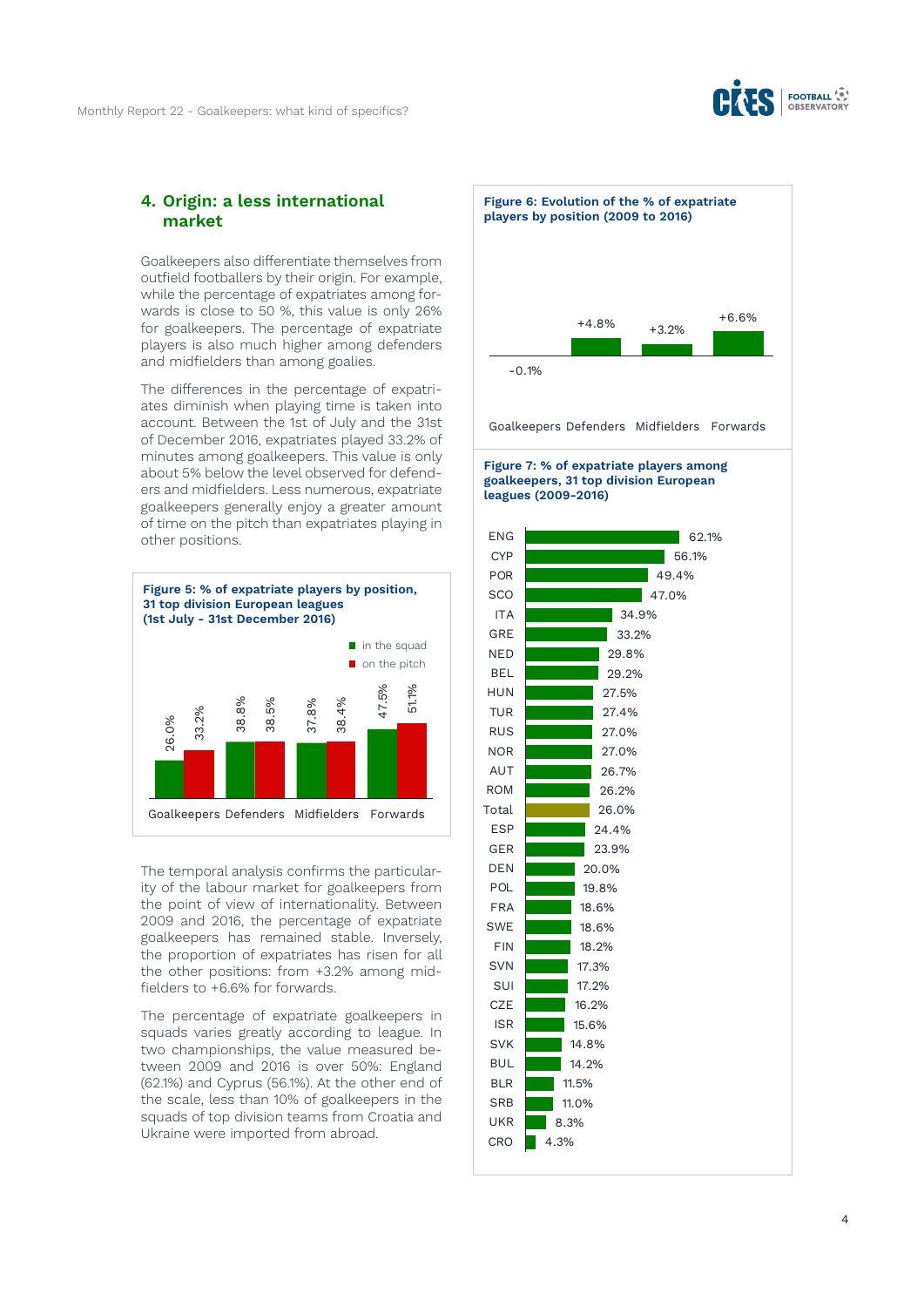

#### **5. Mobility: a more stable position**

In comparison to outfield footballers, goalkeepers are less mobile. The average length of their stay in the employer club is 2.63 years. Though the value recorded for defenders is similar to the goalies' one, that observed for midfielders, and even more so, forwards, is significantly lower.

The biggest stability gap between first-choice and reserve players was measured for goalkeepers. As rotation for goalies is not so frequent, reserve keepers are often obliged to go elsewhere to accumulate experience. The necessity for substitutes to change team in order to play more is much stronger among goalkeepers than for footballers playing in other positions.



The least mobile goalies are those employed by German top division teams. At the other extreme, we find the keepers of Serbian and Cypriot clubs. The same differences in mobility according to league exist for outfield footballers. They are linked to the general instability that reigns over teams in many Eastern and Southern European countries<sup>1</sup>.

**Figure 9: Average length of stay of goalkeepers, 31 top division European leagues (2006-2016)**



<sup>1</sup> Regarding this, see notably the **[Monthly Report number 19](http://www.football-observatory.com/IMG/sites/mr/mr19/en/)**, Demographic study of football in Europe.